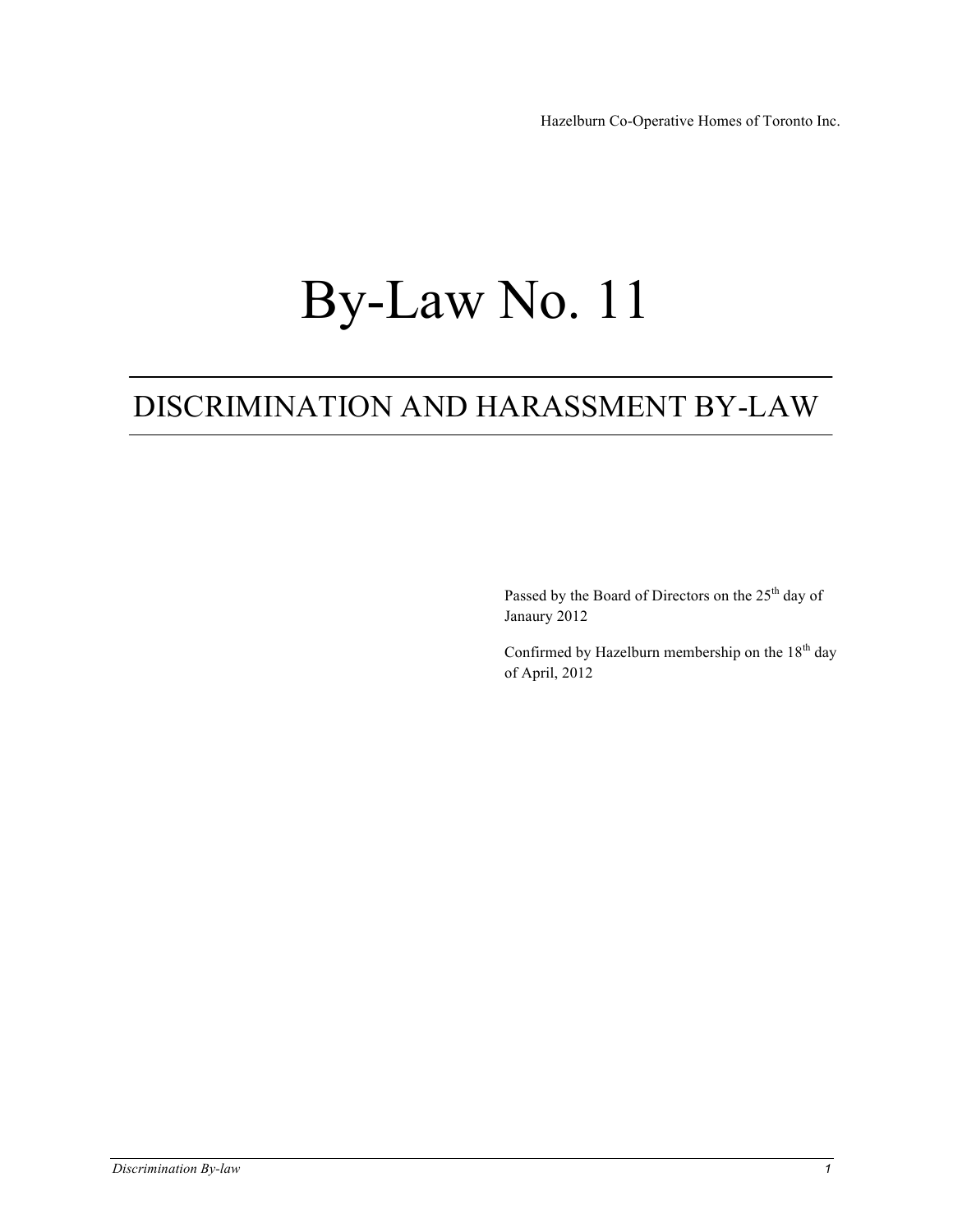## **Table of Contents**

| 1. | <b>Statement of Intent</b>         | $\mathbf{3}$    |
|----|------------------------------------|-----------------|
|    | 2. Purpose of By-law               | $\mathbf{3}$    |
| 3. | Policy.(DEFINITIONS)               | $\mathbf{3}$    |
| 4. | <b>Rights and Duties</b>           | $5\overline{)}$ |
|    | 5. Making a Complaint              | $5\overline{)}$ |
| 6. | <b>Time Limits</b>                 | $5\overline{)}$ |
|    | <b>7.</b> Complaint Review Process | 6               |
| 8. | Privacy                            | $\overline{7}$  |
|    | 9. Action by Co-operative          | $\overline{7}$  |
|    | 10. Other Legal Rights             | 7               |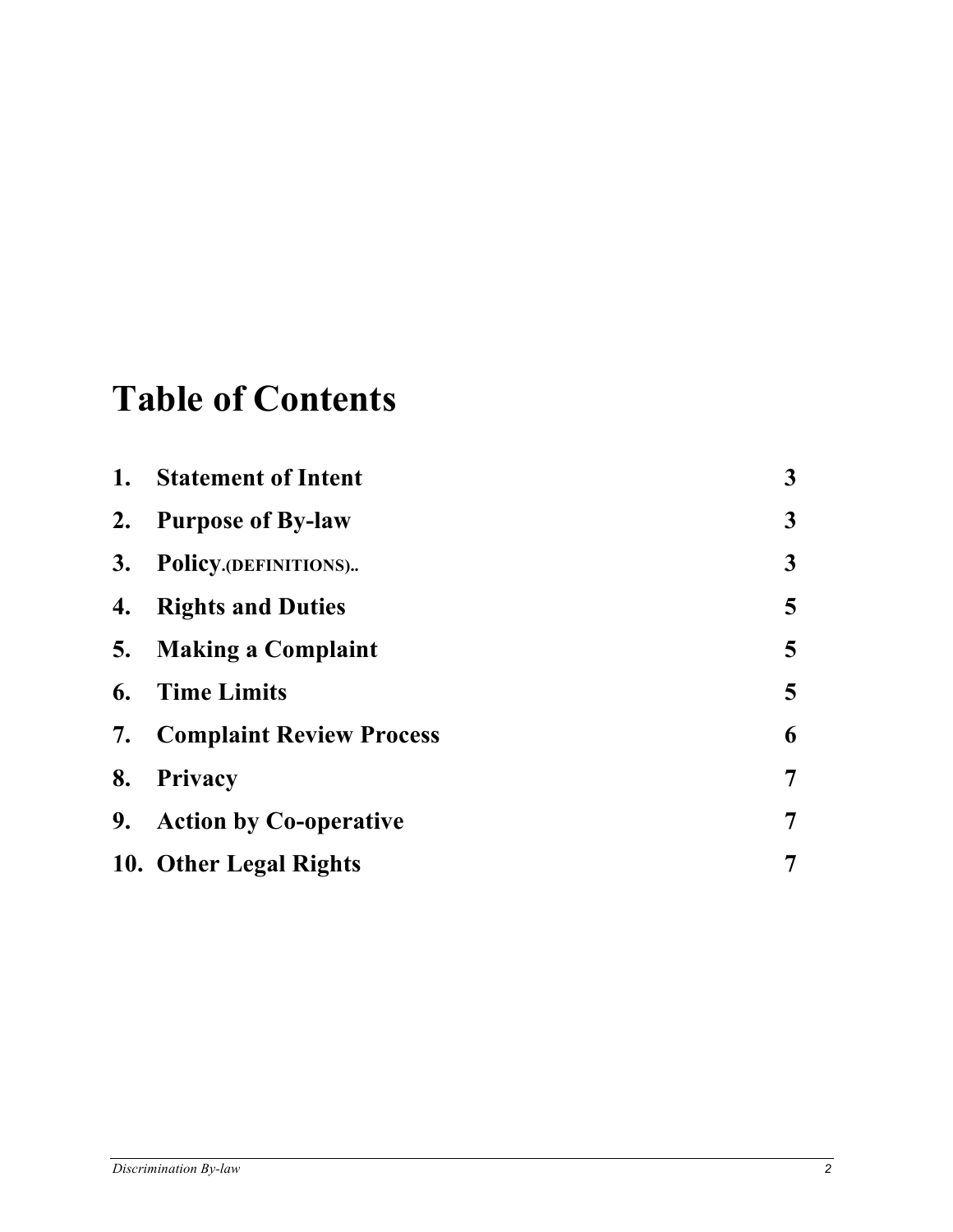## **Discrimination and Harassment By-Law**

## **1. Statement of Intent**

All co-op staff and members should enjoy a workplace that is free from discrimination and harassment as defined in this by-law.

## **2. Purpose of By-law**

The purpose of this by-law is to

- define discrimination and harassment;
- set out how the co-op will respond to reports of discrimination or harassment in the workplace;
- identify roles and duties when discrimination or harassment take place in the workplace.

## **3. Policy**

#### **a. Discrimination**

It is the policy of the co-op to recognize the worth of each of its members and members of its workforce and to provide for equal rights and opportunities without discrimination. The co-op will not practice discrimination in its practices by reason of:

- race
- creed
- colour
- religion
- nationality
- ancestry<br>• place of
- place of origin
- native language (for staff, subject to ability to perform the core duties of the job)
- age
- $sex$ <br>•  $sex$
- sexual orientation
- marital status
- family status
- disability (for staff, subject to being able to perform the core duties of the job)
- record of offenses (subject to exceptions available at law)
- political affiliation<br>• gender
- gender
- gender identity
- or any other ground prohibited by law.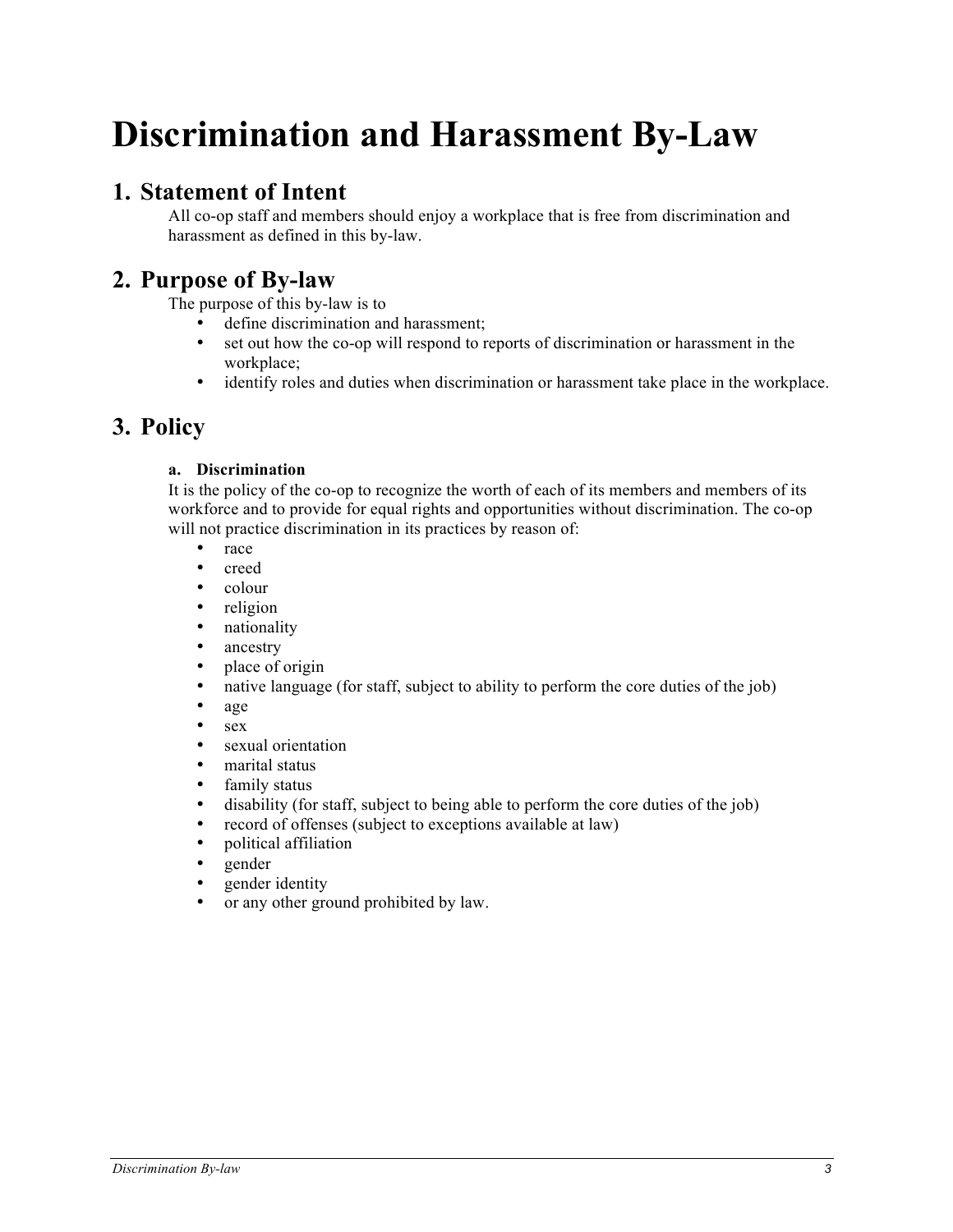#### **b. Harassment**

Employees and members of the co-op have the right to freedom of harassment by other employees, members of the Board of Directors and members of the co-op generally. Harassment means:

- (a) pattern of comment or conduct based on one or more of the following grounds that is known or ought reasonably to be known to be unwelcome:
	- race
	- creed
	- colour<br>• religion
	- religion
	- nationality
	- ancestry
	- place of origin
	- native language (for staff, subject to ability to perform the core duties of the job)
	- age
	- sex
	- sexual orientation
	- marital status
	- family status
	- disability (for staff, subject to being able to perform the core duties of the job)
	- record of offenses (subject to exceptions available at law)
	- political affiliation
	- gender
	- gender identity
	- or any other ground prohibited by law.
- (b) sexual harassment as defined below;
- (c) any of the following behaviour, whether or not related to the grounds listed in (a) above:
	- verbal abuse or threats, unwelcome remarks, jokes, innuendo or taunting;
	- displaying pornographic or other offensive or derogatory images;
	- practical jokes causing awkwardness or embarrassment;
	- unwelcome invitations or requests, whether indirect or explicit;<br>• intimidation:
	- intimidation;
	- condescending or patronizing behaviour
	- undermining a person's self-respect;
	- unnecessary physical contact such as patting or pinching;
	- physical assault.

#### **c. Sexual Harassment**

Sexual harassment includes:

- unwelcome comment or conduct with sexual overtones;
- leering or unwelcome gestures;
- a sexual advance or solicitation made by a person who is in a position to grant or deny a benefit to another;
- threat of or actual reprisal for rejecting his or her advance by a person in a position to grant or deny a benefit to another person.
- Sexual harassment is coercive or one-sided. Relationships existing with the express consent of both parties will not constitute sexual harassment.

## **4. Rights and Duties**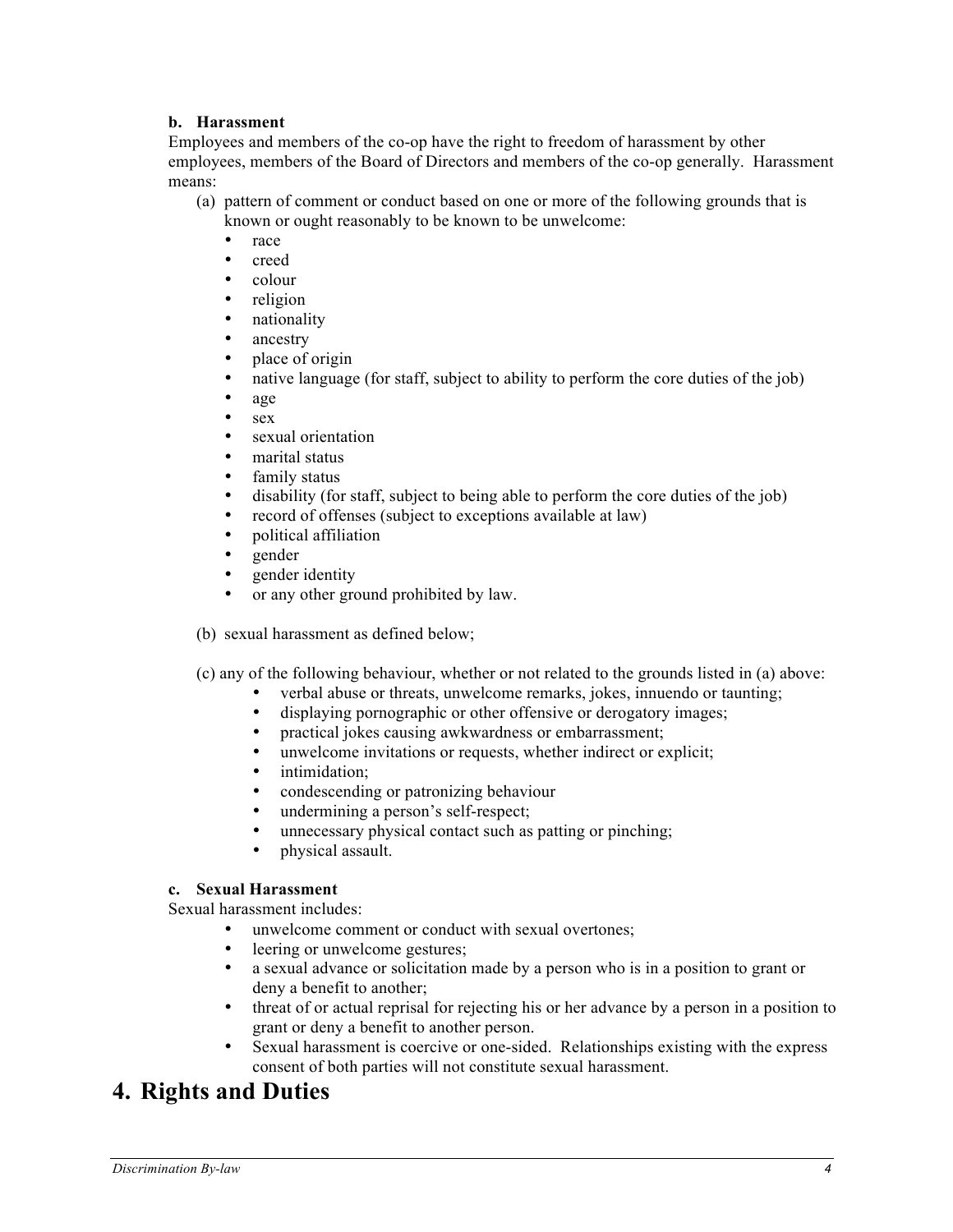#### **a. Rights**

Staff and members have a right

- to file a complaint without fear of retaliation;
- to choose a person to be with them during meetings about their complaint. This can be a lawyer or other person;
- to be told about the process for looking into the complaint;<br>• to get information about the review of their complaint;
- to get information about the review of their complaint;
- to get information about the action taken by the co-op because of the complaint;<br>• to be treated fairly while the co-op is looking into the complaint.
- to be treated fairly while the co-op is looking into the complaint.

#### **b. Duties**

- Staff and members who believe they have been discriminated against or harassed have a duty to communicate clearly to any person who they believe has discriminated against or harassed them and to say that the behaviour was unwelcome, unless it is unreasonable to expect them to do so.
- Staff and members have a duty to report any incidents of harassment or discrimination they become aware of, even if they are not personally involved.
- Staff and members who file a complaint have a duty:
	- o to report their complaint to their supervisor, staff liaison officer, ombudsperson or board member as appropriate;
	- o to co-operate with the people who are looking into the complaint.

#### **c. Rights of the Person Accused of Discrimination or Harassment**

A person who has a complaint filed against him/her has the right:

- to be told that a complaint has been filed;
- to be told about the process for looking into the complaint;<br>• to get a conv of the statement setting out the complaint and
- to get a copy of the statement setting out the complaint and to have the chance to respond;
- to choose a person to be with them during meetings about the complaint. This can be a lawyer or other person;
- to be treated fairly during the process of looking into the complaint.

#### **d. Duties of the Person Accused of Discrimination or Harassment**

Anyone accused of discrimination or harassment has a duty to co-operate with the person who is looking into the complaint and to co-operate with the co-op in dealing with the complaint.

## **5. Making a Complaint**

Staff or members must outline their complaint in writing and give it to their supervisor or staff liaison officer, co-op manager, board member or ombudsperson, as appropriate. If the complaint is about discrimination or harassment by the supervisor, co-op manager, the staff or member should give the written complaint to the co-op president or another board member.

## **6. Time Limits**

Complaints under this section should be made as soon as possible after the alleged event. Any delay in making a complaint may make the investigation more difficult.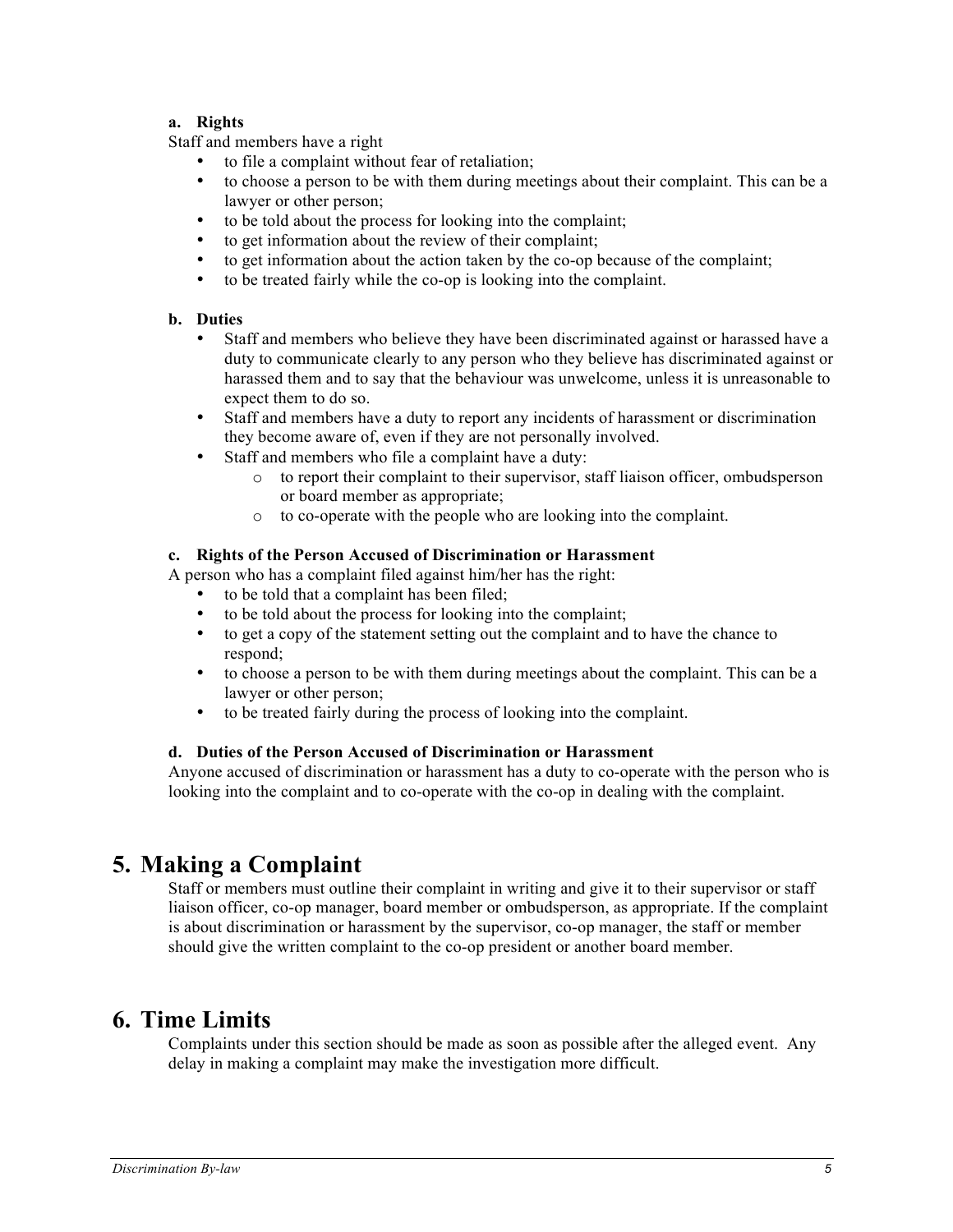## **7. Complaint Review Process**

- (a) The co-op must respond to every complaint without delay.
- (b) All complaints will be reported to the board as soon as practicable.
- (c) The board will appoint one or two individuals to investigate the complaint, ensuring that they give the complainant and the accused person opportunities to be interviewed.
- (d) If the complaint raises a conflict of interest with any of the individuals who would be assigned to investigate the complaint and if no neutral individual can be found within the co-op, the board must appoint a neutral person from outside the co-op to look into the complaint.
- (e) The individual(s) tasked with investigating the complaint will interview, in person where possible, all concerned individuals, including any witnesses that may provide information with respect to the allegation. All meetings should take place as soon as possible and no later than a week after the investigator(s) has(ve) been appointed.
- (f) The individual(s) tasked to investigate the complaint, may, where appropriate, resolve the issues informally where all parties, including the board, consent to the resolution.
- $(g)$  The individual(s) tasked with investigating the allegation will make a fulsome report to the board of directors within 3 days of the completion of the investigation including recommendations on how to resolve the conflict.
- (h) The board will consider the report.
- (i) The board may, at its own discretion, choose not to accept the investigator(s) report and conduct its own investigation.
- (j) If there is evidence of discrimination or harassment the board will take appropriate action. In determining the action to take, the board will consider the seriousness of the acts of discrimination or harassment. Possible actions include:
	- to take no action, if the board is satisfied that the issue has been resolved and that steps have been taken to rectify the situation;
	- a letter of apology or a performance agreement, if the parties and the board agree to these;
	- the appointment of mediator between the staff member and the discriminator or harasser,
	- a formal reprimand given to the individual and a letter recording the reprimand to be placed in the individual's file;
	- if the discriminator or harasser is a director or officer of the co-op, the board may terminate or suspend the directorship of the officer. The officer may seek a review of the decision at the general ;
	- reprimand, suspension or dismissal if the discriminator or harasser is an employee;
	- if the discriminator or harasser is a member of the co-op, the board may chose to revoke membership and evict them. However in determining what to do, the board will be guided by the eviction process.